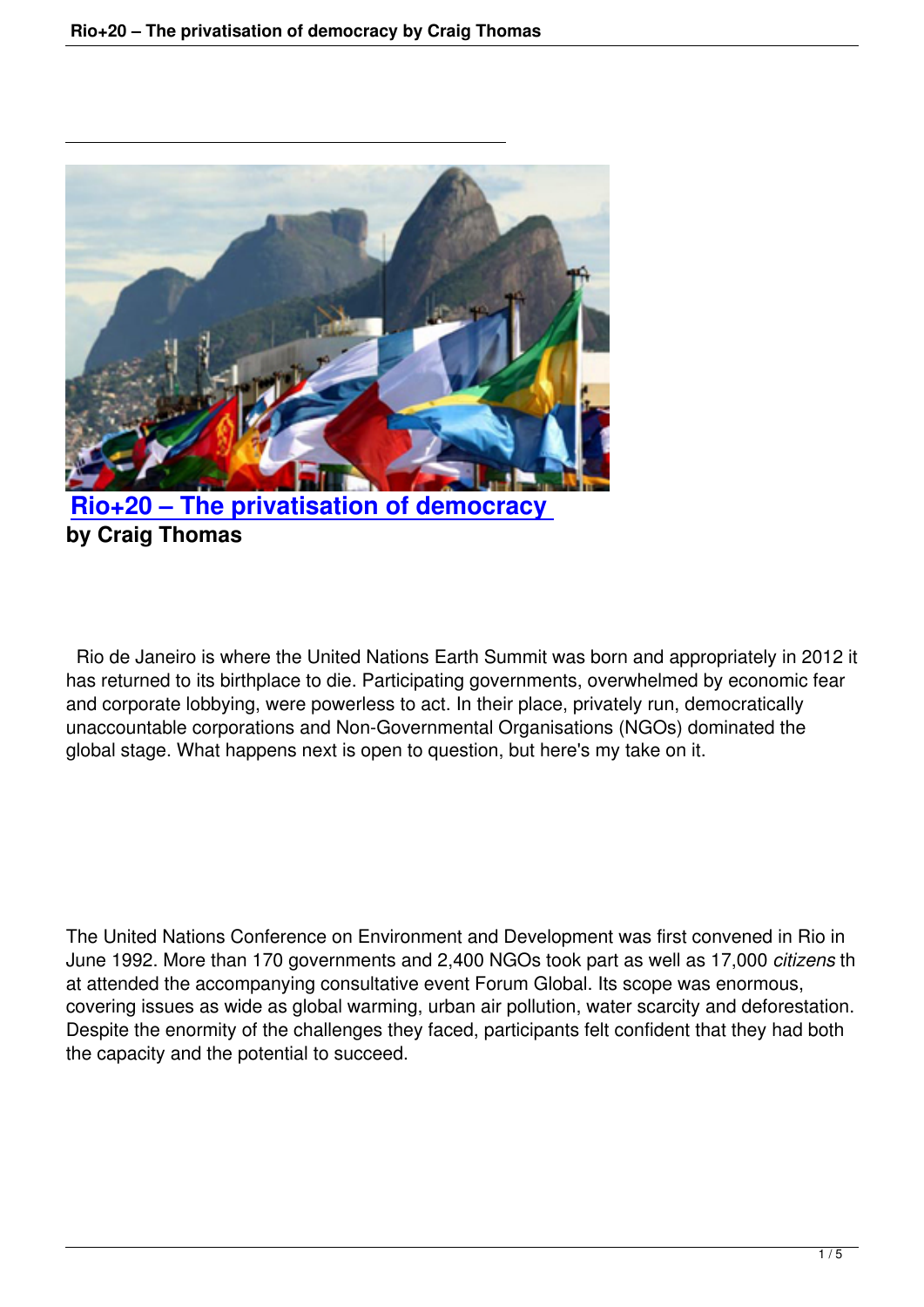The summit was ambitious and delivered the *Framework Convention on Climate Change* (which led to the Kyoto Protocol),

## *Agenda 21*

(an action plan related to sustainable development), the

## *Rio Declaration*

(containing principles to guide sustainable development) and the

## *Forest Principles*

. Most importantly, the 1992 Earth Summit represented a beacon of hope.

For the first time in history the issue of sustainability entered mainstream politics. Environmental issues were no longer solely an obsession of radical greens. They were now the concern of governments on the global stage, and politicians were in control of events, whilst the corporations attended to lobby government representatives. For some of them the conference represented a real threat and they recognised the power that our world leaders still possessed on the global stage.

On paper, 20 years later, **Rio+20** appears to continue the ambitious legacy of the original Earth Summit. Over 50,000 individuals were in attendance including representatives of 172 governments and 3,000 sideshows from NGOs and corporations. Yet something has changed where hope once flourished there was now only deep seated fear.

The final agreement, aptly titled *The Future We Want* was dead before the conference had finished. Amongst its critics it is noted that the agreement's wording dilutes the significance of sustainability by applying it without compunction throughout: *development, energy, cities, communities, growth*  and even *consumption*  are targets for sustainability.The word 'encourage' is used 50 times, 'we will' only five; 'support'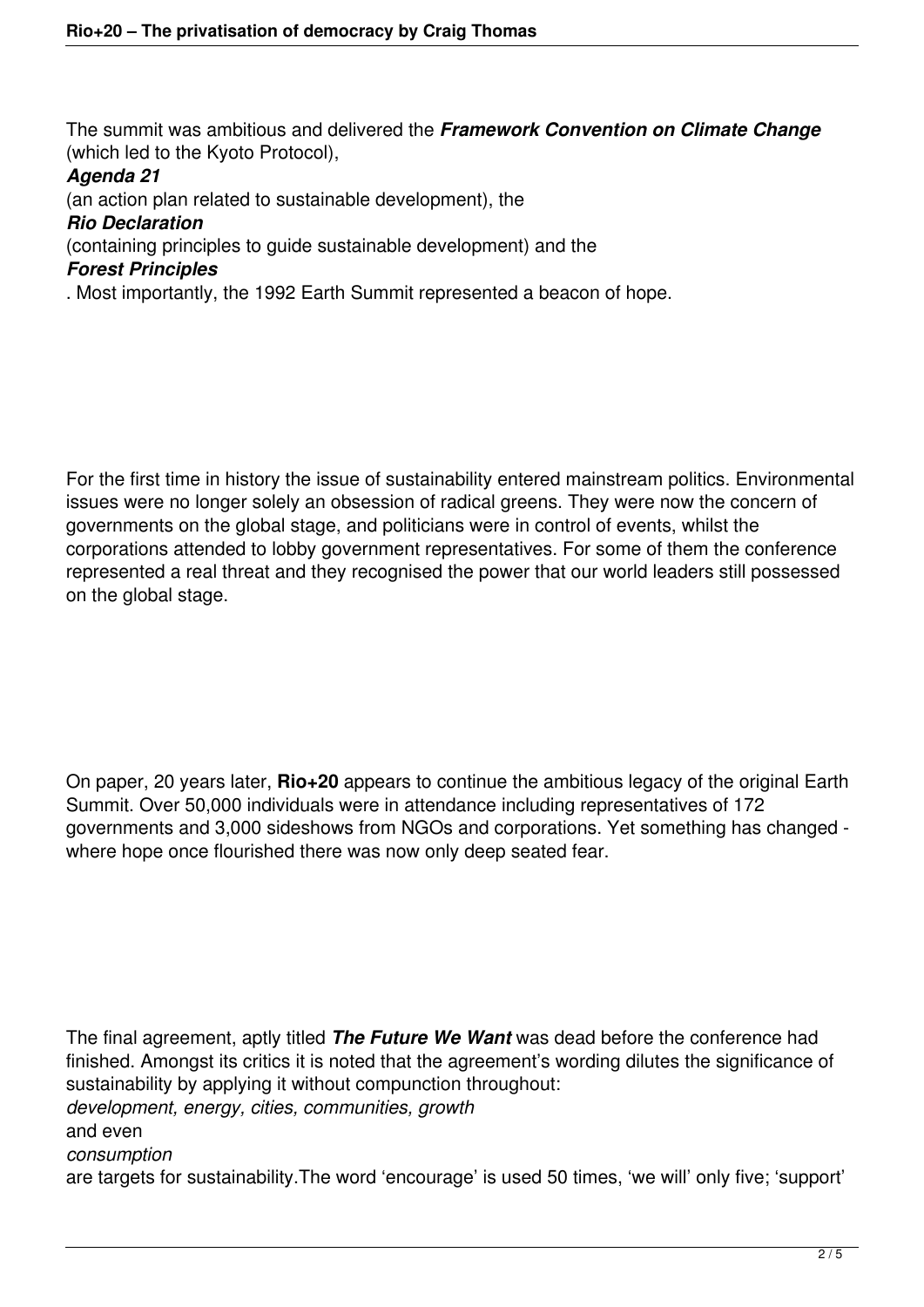is used 99 times, 'must' a mere three.

Where are the international agreements to update those of the 1992 conference? The underlying narrative hasn't changed, the environmental challenges that we face are still presented by politicians and media alike as man vs nature on a global scale. Yet after 10 days, politicians leave the conference virtually empty handed and seemingly neutered by a new world of governance over government. Governance is multiple stakeholders (including governments, corporations and NGOs) sharing roles originally associated with government.

Rio+20 has become a zombie, the lifeless remains of a once giant event of sustainable development negotiation.

What brought about this change? Well for starters (to quote Bill Clinton's former strategist), it's the economy, stupid! Speaking at the conference, a Chinese representative praised the agreement which did not threaten future economic growth in China. China's voice carries increasing weight at negotiations. There can be no doubt that Western influence at a global level has decreased considerably since 1992. As developing countries grow economically, they pressure the West to take greater responsibility for sustainable development, pointing to our historical emissions as justification for their own inaction.

That responsibility is no longer accepted. As the West recovers from its worst recession in almost a century self interest dominates and the green agenda suddenly appears risky and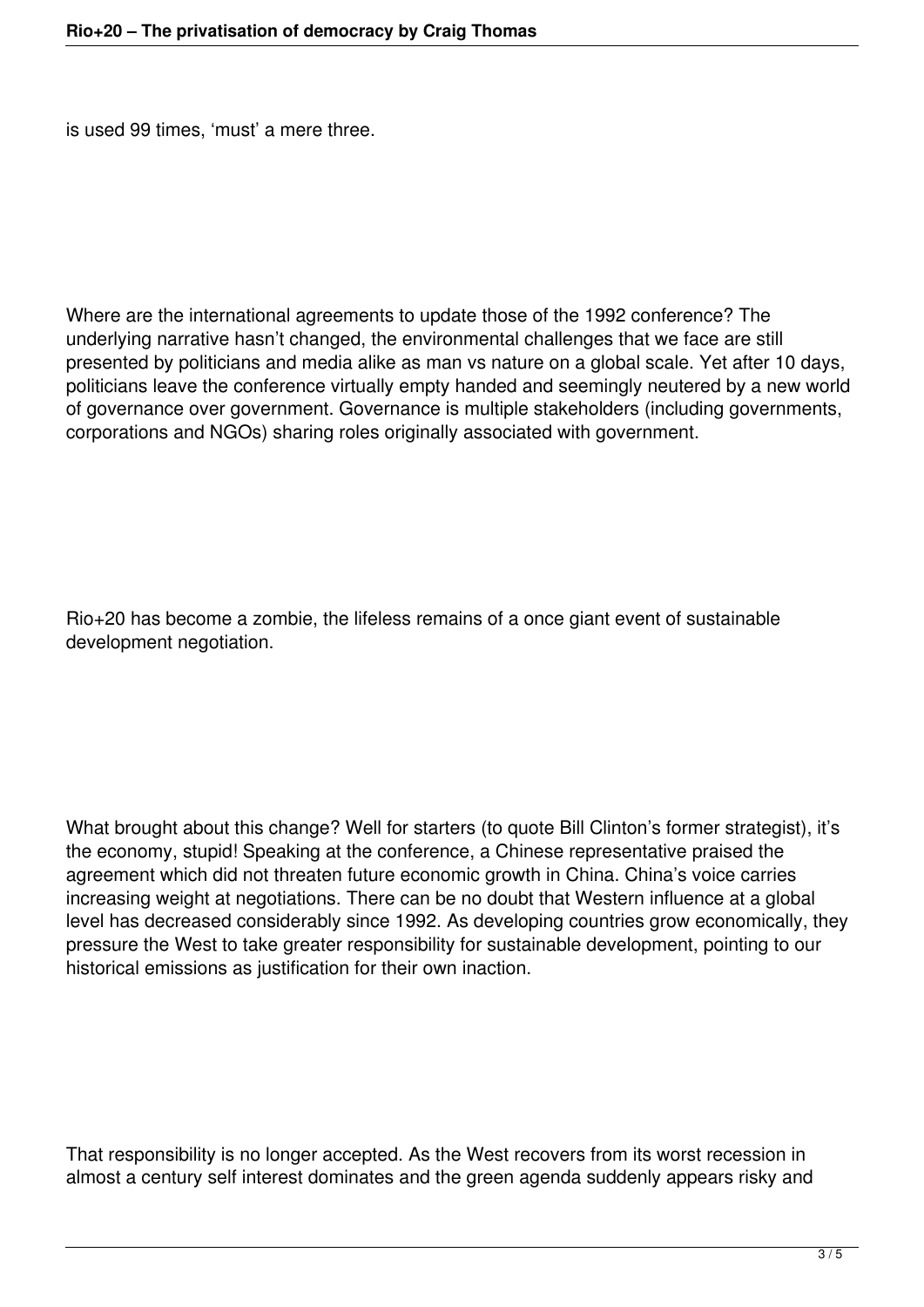potentially expensive. The UK's Green Economy (by its self appointed 'greenest government ever') is a prime example of the choice that Conservative governments across the Western world have already made. As the war of words continues, in policy terms budget cuts are still preferable to the investment and subsidies required to develop new markets.

This decision is as much political as it is economic. As NGOs recently pointed out in a prominent campaign, global fossil fuels, representing a mature market that can easily attract private investment, are currently subsidised to the tune of \$1trillion.

As well as economic concerns, the impotence of the agreement also reflects a global shift of power away from government and toward governance. On the global stage large corporations now enjoy dominant negotiating positions with government representatives. Faced with the might of corporate power and a pressing need for economic growth, the international political community has given in the fight altogether. Short term economic concerns have vanquished sustainable development, possibly interminably. For the first time in our history we are faced with problems so big our democratic institutions are overwhelmed by them. Corporate interests no longer lobby governments for change. Instead, they write the agendas and our political leaders serve only to rubber stamp them.

Does it matter that these organisations, effectively representing our interests, are privately run and democratically unaccountable?